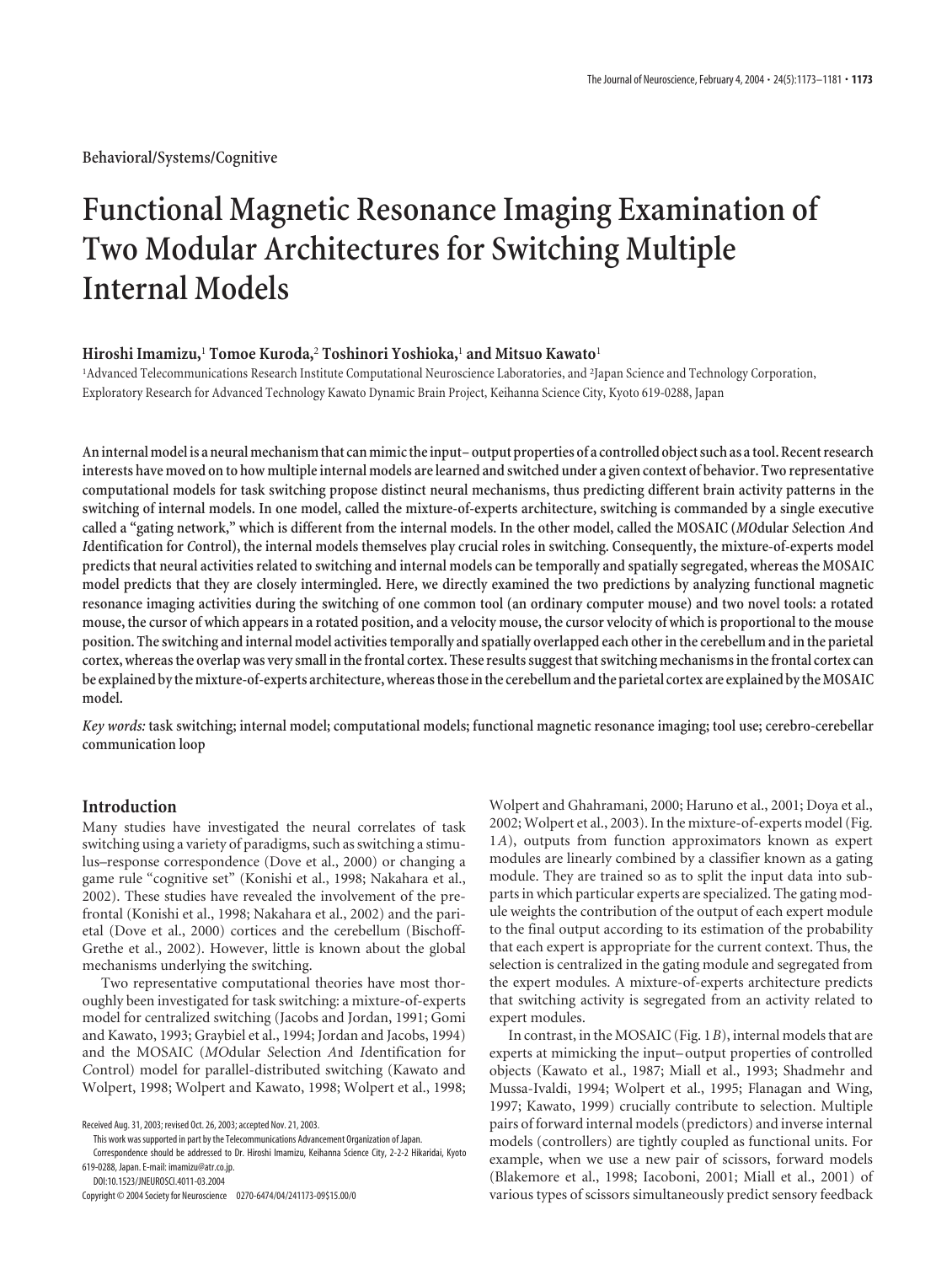

**Figure 1.** Two representative computational methods for switching internal models. *A*, Mixture-of-experts architecture: a gating module estimates the current context and decides the contribution of each expert (internal model) independently of the activity of the experts. Switching functions (hatched parts) are concentrated in the gating module. *B*, MOSAIC architecture: a forward model and an inverse model that are tightly coupled, and the RE decides the contribution of each pair of internal models according to the goodness of prediction made by the forward models. Internal models contribute to the switching functions.

from an efference copy of motor commands. The prediction of each forward model is then compared with actual feedback. The smaller the error, the more likely that the forward model must have been an appropriate predictor in the current context. The inverse model paired with the appropriate predictor is considered as an appropriate controller. Thus, the selection mechanism crucially depends on the internal models (i.e., forward models must be active when switching internal models). Consequently, the MOSAIC predicts that the switch activity spatially and temporally overlaps the internal model activity. Our objective is to examine the predictions of the two architectures investigating brain activity related to task switching for novel tools. Our previous study (Imamizu et al., 2003) found modular organization of the internal models in the cerebellum, but the cerebro-cerebellar neural mechanism for the switching of the internal models is unknown.

#### **Materials and Methods**

*Experimental design.* Our previous studies demonstrated that activity reflecting an internal model of a novel tool (a rotated mouse, the cursor of which appears in a rotated position) increases in the cerebellum after learning use of the tool (Imamizu et al., 2000) and that the internal models send output to the premotor (PM) regions (Tamada et al., 1999). We also investigated cerebellar activity after learning use of two novel tools (the rotated mouse and a velocity mouse, the cursor velocity of which is proportional to the mouse position). Activities of the two different tools were segregated spatially with a very small overlap, suggesting that the multiple internal models are acquired in a modular manner

(Imamizu et al., 2003). Based on these experimental paradigms, we investigated brain activity related to switching internal models for novel tools and examined the predictions of the two architectures.

Subjects manipulated the rotated, the velocity, or the normal mouse to track a randomly moving target on a screen with a cursor (a tracking task). The *x* and *y* components of the target path were each sums of sinusoids, the amplitude and frequency of which were determined randomly. After intensive training in using the novel mice, brain activity was scanned when the subjects conducted the tracking task using one of the three mice. The subjects manipulated the same type of mouse within a time block, the duration of which was determined randomly in a range of 26.5–42.4 sec. Four types of discontinuous transitions randomly split these blocks: (1) the mouse type changed, and cognitive cues were presented; (2) the mouse type did not change, and the cues were presented; (3) the mouse type changed, and the cues were not presented; and (4) the mouse type did not change, and the cues were not presented. The cognitive cues were cursor colors corresponding to the mouse type (red, violet, or green) and text presented on the screen ("rotate," "velocity," or "normal"). At every transition between blocks, the cursor was reset to the center of the screen while the target continued to move on a smooth path.

In our previous study (Imamizu et al., 2003), our purpose was to investigate regional difference in the cerebellar activity related to the internal models. Thus, the experimental design was simple (i.e., the type of mouse changed at a constant interval), and there was only one type of transition between the blocks (the mouse type changed, and cognitive cues were presented). However, in the current study, the experimental design was modified to investigate the switching mechanism of the internal models. The block was determined randomly so that the subjects could not anticipate when the mouse type would change. There were four types of transitions between blocks to dissociate various factors related to the switching (e.g., the mouse-type change, the cognitive cue, and the reset of the cursor). We scanned the whole brain to investigate the global switching mechanism.

*Subjects.* Ten neurologically normal subjects (21–39 years of age; two females and eight males) participated in the experiments. All participants were right-handed (Oldfield, 1971). Informed written consent was obtained from each subject. The protocol was approved by the ethics committee of Advanced Telecommunications Research Institute.

*Tasks.* A projector displayed the target and the cursor. A small white square target was presented on a dark background. The target moved within a square area, subtending horizontal and vertical visual angles of 23.36° and 19.71°, respectively. The subjects moved a small cross-hair cursor on the screen with the mouse.

The relationship between the cursor position and the mouse position for the rotated mouse was:

$$
\begin{pmatrix} x_c \\ y_c \end{pmatrix} = \begin{pmatrix} \cos 120^\circ & \sin 120^\circ \\ -\sin 120^\circ & \cos 120^\circ \end{pmatrix} \begin{pmatrix} x_m \\ y_m \end{pmatrix}, \tag{1}
$$

where  $(x_c, y_c)$  denotes the screen coordinates of the cursor (visual angle,  $^{\circ}$ ), and  $(x_m, y_m)$  denotes the mouse/hand coordinates (centimeters). In contrast, the velocity of the cursor  $(x_c, y_c)$  (degrees per second) was determined by the mouse position for the velocity mouse:

$$
\begin{pmatrix} \dot{x}_c \\ \dot{y}_c \end{pmatrix} = 8.76 \begin{pmatrix} x_m \\ y_m \end{pmatrix} . \tag{2}
$$

During the training sessions over the 5 d, brain activity was not scanned, but the subjects performed the task lying on a bed as they would in a magnetic resonance imaging (MRI) scanner. Two subjects did not participate in the training sessions because they had already received intensive training for using the novel mice in our other experiment (Imamizu et al., 2003). Each session lasted 5.63 min (days 1 and 2) or 14.22 min (days 3–5), and the mouse type did not change during the session. The subjects used the normal mouse in the first session of each morning and then were trained for only one of the two novel mice in the subsequent six sessions (days 1 and 2) or three sessions (days 3–5). Breaks between sessions lasted 5–10 min. After a 1–2 hr lunch break, the subjects used the normal mouse in the first session of each afternoon and then were trained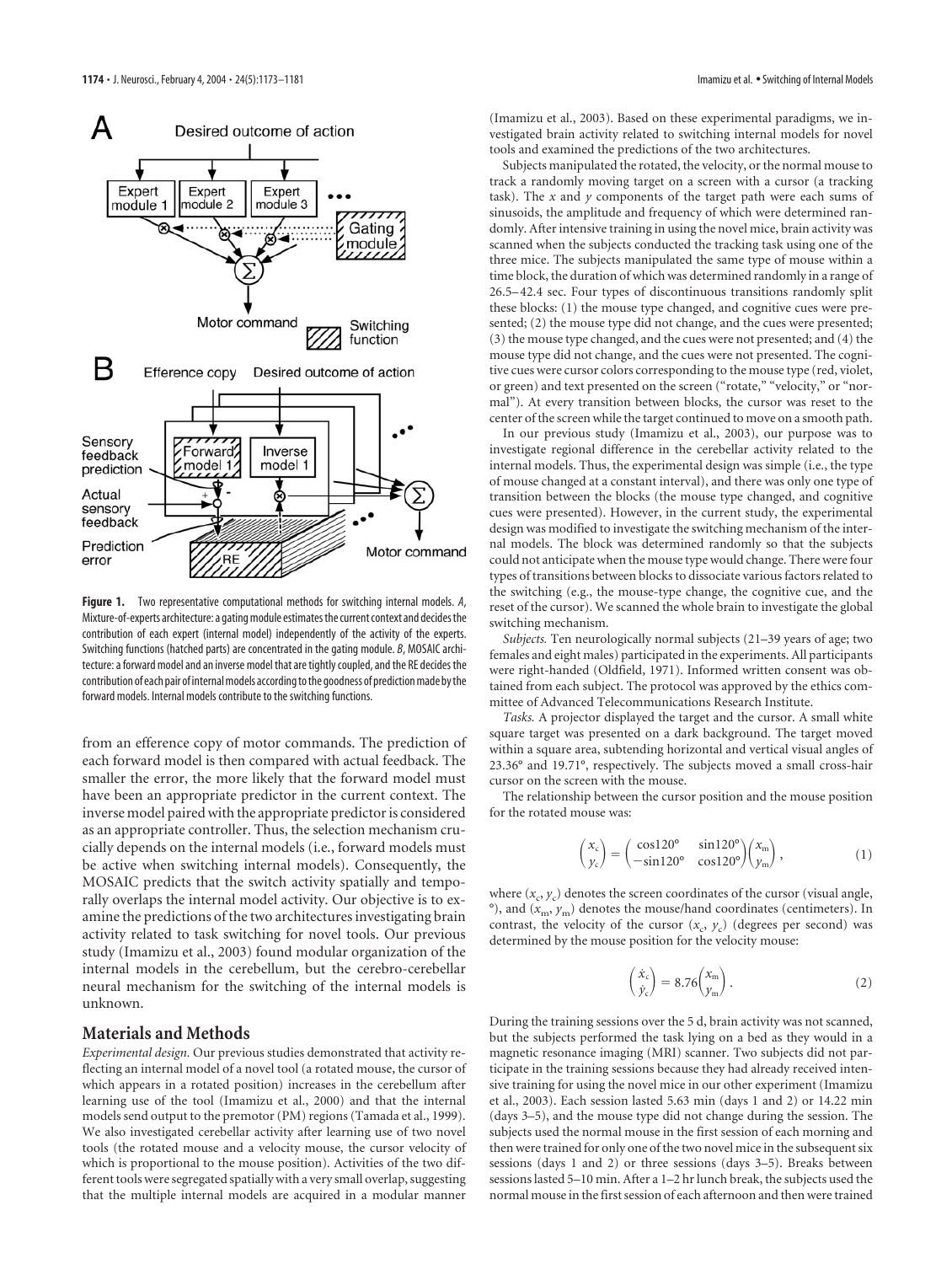for the other novel mouse with the same number of sessions as in the morning.

All subjects underwent six functional MRI (fMRI) scanning sessions after the training sessions, with each session lasting 14.22 min. In each session, the rotated mouse, the velocity mouse, and the normal mouse changed in a pseudo-random order. A cognitive cue was presented in every other session. The length of the time block in which the subjects continuously used the same type of mouse was pseudo-randomly determined in a range of 26.5–42.4 sec (five to eight fMRI scanning intervals).

*Analysis of behavioral data*. The cursor  $(x_c, y_c)$ , the target  $(x_t, y_t)$ , and the mouse  $(x_m, y_m)$  positions were sampled at 1 kHz. The distance between the cursor and the target at each sampling point:

$$
(\sqrt{(x_t - x_c)^2 + (y_t - y_c)^2}), \qquad (3)
$$

was accumulated over 5.3 sec (position tracking error). A velocity tracking error:

$$
(\sqrt{(\dot{x}_t - \dot{x}_c)^2 + (\dot{y}_t - \dot{y}_c)^2}), \qquad (4)
$$

was also accumulated over 5.3 sec. Because results obtained from the velocity error were similar to those from the position error, we only present the position tracking error in this article.

*MRI acquisition.* A 1.5 T MRI scanner (Shimadzu-Marconi) was used to obtain blood oxygen level-dependent (BOLD) contrast functional images. Images weighted with the apparent transverse relaxation time were obtained with an echoplanar imaging sequence (repetition time, 5.3 sec; echo time, 65 msec; flip angle, 90°). One hundred sixty-three sequential whole-brain volumes (64  $\times$  64  $\times$  44 voxels at 3.5 mm isotropic resolution) were acquired in each session. High-resolution anatomical images of all subjects were also acquired with a T1-weighted sequence.

*MRI analysis.* We used SPM99 software (http://www.fil.ion.ucl.ac.uk/ spm/) for image processing and analysis. The first two volumes of images were discarded to allow for T1 equilibration, whereas the remaining 161 image volumes were realigned to the first volume and normalized to the Montreal Neurological Institute (MNI; Montreal, Canada) reference brain. The data were smoothed spatially with a Gaussian kernel with a 7 mm full-width at half maximum (FWHM). The voxel time series was smoothed temporally with a Gaussian filter (FWHM of 4 sec).

*A model for investigating activity related to switching of mouse type.* We conducted a multiple regression analysis to find regions related to the switching of the mouse type. Three factors were included as main explanatory variables:

$$
S_i^k = \alpha_i x^k + \beta_i y^k + \gamma_i z^k + e_i.
$$
 (5)

Here,  $S^k$ <sub>*i*</sub> denotes the fMRI signal at the *i*-th voxel in the *k*-th scan, and *x*, *y*, and *z* are explanatory variables representing the switching of the mouse type, the presentation of the cognitive cues for switching, and the cursor reset, respectively. Each variable was a pulse function assigned 1 in the scan immediately after each event occurred and 0 otherwise and convolved with a canonical hemodynamic function as implemented in SPM99. The four transition types were represented by combinations of the explanatory variables  $(x, y, z)$ : (1) the mouse type changed, and cognitive cues were presented: (1, 1, 1); (2) the mouse type did not change, and the cues were presented:  $(0, 1, 1)$ ;  $(3)$  the mouse type changed, and the cues were not presented:  $(1, 0, 1)$ ; and  $(4)$  the mouse type did not change, and the cues were not presented: (0, 0, 1). This analysis allows us to distinguish activity related to the switching of the mouse type from activities related to the cognitive cues and behavioral changes that were evoked by the cursor reset (e.g., transient increase of the tracking error, attention, effort levels, and eye/hand movements).

We performed a random effect analysis as follows. Images of parameter estimates for the contrast of interest  $(\alpha, \beta, \text{ and } \gamma)$  were created for each subject (first-level analysis) and were then entered into a secondlevel analysis to test whether each parameter was significantly larger than zero, using a one-sample *t* test across subjects ( $t_{(9)} > 4.3$ ;  $p < 0.001$ ) uncorrected; cluster size, >50 voxels).

In an event-related analysis of activity related to the switching of the mouse type (as shown in Figs. 5 and 6), we investigated time courses of



**Figure 2.** Tracking errors (across-subjects; mean  $\pm$  SD) when subjects manipulate the rotated mouse (solid lines with filled circles), velocity mouse (broken lines with open circles), and normal mouse (triangles) in training sessions.



**Figure 3.** Time courses of errors during scanning sessions for four types of transition between blocks. The time courses were aligned on the transition. The markers (circles and triangles) and bars indicate across-subjects mean  $\pm$  SD at every second. The asterisk indicates a significant difference in the errors between when the mouse type was changed and when the type was not changed ( $p < 0.05$ ; multiple comparisons using Student's t test).

the relative BOLD signal that is expressed as a percentage of signal increase at each voxel from the averaged signal across the whole brain and a session.

*A model for investigating spatial overlap between activity related to behavioral switch and activity related to internal model.* We conducted the second regression analysis to find regions in which behavioral switch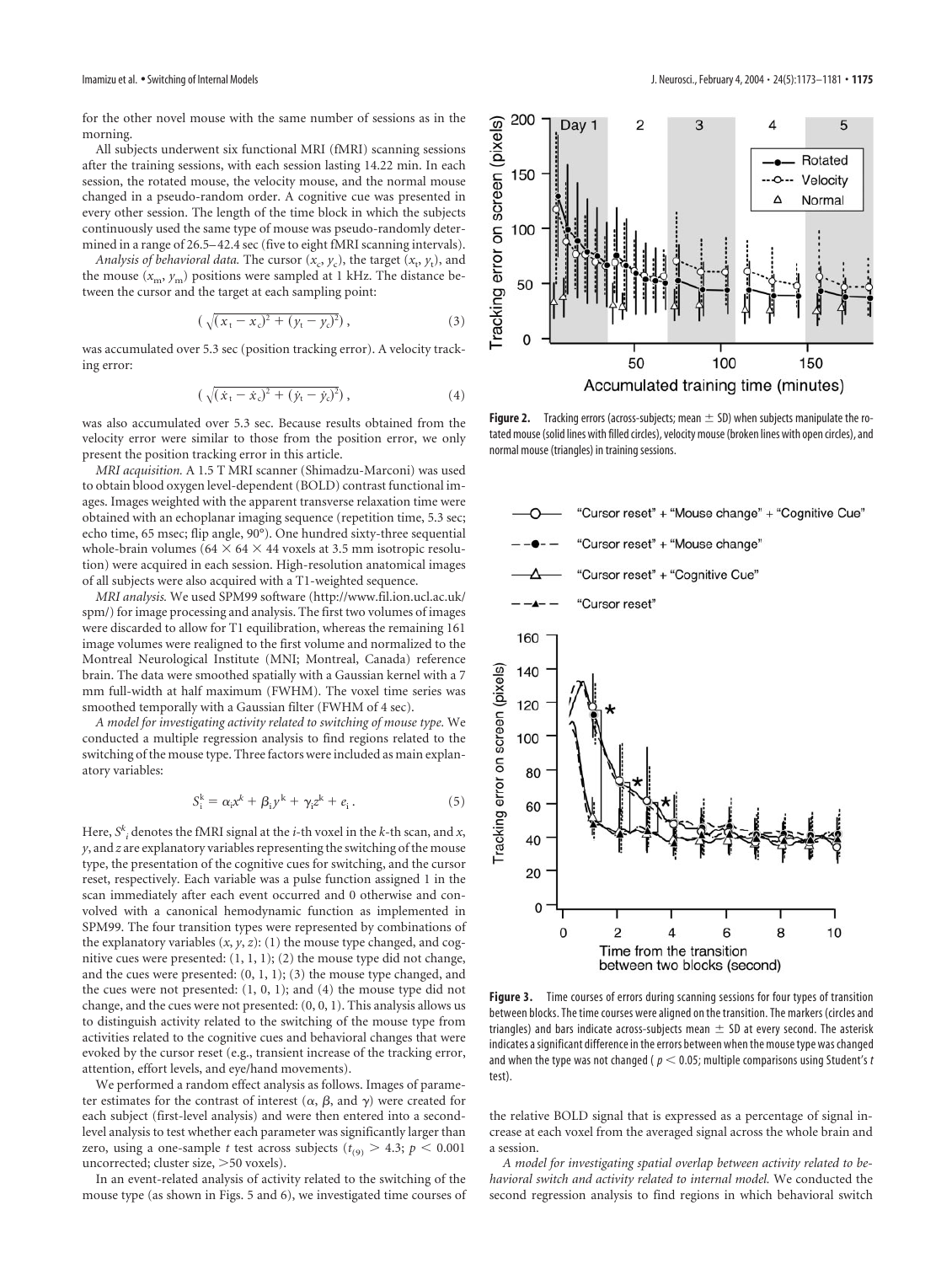

**Figure 4.** Regions related to the switching of the mouse type ( *A*), cognitive cues ( *B*), and cursor reset (*C*) (random effect model;  $t_{(9)} > 4.3$ ;  $p < 0.001$  uncorrected; cluster size,  $>$  50 voxels).

activity spatially overlaps the internal model activity. In this regression analysis, the linear model was:

$$
S_i^k = \delta_i s^k + \varepsilon_i r^k + \zeta_i r^k + \eta_i n^k + \varepsilon_i, \qquad (6)
$$

where *s* is an explanatory variable representing the behavioral switch. It was assigned 1 in the scans immediately after the switch of the mouse type, the cognitive cue presentation, or the cursor reset or 0 in the other scans. In the previous analysis, we investigated activity evoked by mousetype switching, whereas, in the current analysis, we investigated activity related to the behavioral switch that was evoked by the discontinuous transitions between blocks (the switch of the mouse type, the cognitive cue presentation, or the cursor reset). We also included three explanatory variables  $(r, v, \text{ and } n)$  representing the mouse type to investigate internal model activity. They correspond to the rotated mouse, the velocity mouse, and the normal mouse and were assigned 1 if the scan corresponded to its mouse type and 0 otherwise (assigned 0 in the first scan after the mouse type changed). Contrasts of interest in a first-level anal-

#### **Table 1. Increment of activation**

| Area                                       | Coordinates       | T value |  |
|--------------------------------------------|-------------------|---------|--|
| Switching of mouse type                    |                   |         |  |
| L inferior parietal gyrus                  | $(-58, -30, 50)$  | 14.90   |  |
| L insula                                   | $(-32, 18, -4)$   | 8.16    |  |
| R supramarginal gyrus                      | $(64, -34, 32)$   | 7.51    |  |
| R cerebellum (Crus 1)                      | $(38, -48, -36)$  | 7.43    |  |
| R middle frontal gyrus                     | (44, 48, 4)       | 6.45    |  |
| Cognitive cues                             |                   |         |  |
| R precuneus                                | $(10, -52, 72)$   | 11.65   |  |
| R vermis 6                                 | $(10, -72, -14)$  | 11.60   |  |
| L cerebellum (Crus 1)                      | $(-26, -86, -22)$ | 10.21   |  |
| L superior frontal gyrus                   | $(-18, 0, 70)$    | 10.02   |  |
| R calcarine fissure and surrounding cortex | $(2, -96, 0)$     | 9.56    |  |
| R superior occipital gyrus                 | $(30, -70, 26)$   | 9.08    |  |
| L middle occipital gyrus                   | $(-22, -90, 14)$  | 8.44    |  |
| L superior parietal gyrus                  | $(-28, -66, 48)$  | 7.88    |  |
| L middle temporal gyrus                    | $(-52, -50, 8)$   | 7.24    |  |
| L middle temporal gyrus                    | $(-42, -68, 12)$  | 6.55    |  |
| R middle temporal gyrus                    | $(46, -58, 14)$   | 6.53    |  |
| L superior parietal gyrus                  | $(-30, -52, 64)$  | 6.09    |  |
| Cursor reset                               |                   |         |  |
| R supramarginal gyrus                      | $(55, -32, 34)$   | 14.26   |  |
| L supramarginal gyrus                      | $(-62, -32, 22)$  | 11.66   |  |
| R precuneus                                | $(8, -44, 54)$    | 10.95   |  |
| L middle frontal gyrus                     | $(-30, 36, 20)$   | 10.49   |  |
| R inferior frontal gyrus, triangular part  | (42, 24, 24)      | 10.37   |  |
| R lingual gyrus                            | $(22, -88, -20)$  | 9.16    |  |
| R superior frontal gyrus                   | (20, 14, 64)      | 9.09    |  |
| R calcarine fissure and surrounding cortex | $(16, -78, 8)$    | 7.97    |  |
| L supramarginal gyrus                      | $(-14, -72, 44)$  | 7.89    |  |
| R middle temporal gyrus                    | $(52, -68, 12)$   | 7.77    |  |
| L middle frontal gyrus                     | $(-28, 4, 54)$    | 7.76    |  |
| R middle frontal gyrus                     | (34, 62, 2)       | 7.71    |  |
| R middle occipital gyrus                   | $(42, -74, 32)$   | 7.61    |  |
| R precentral gyrus                         | $(30, -8, 50)$    | 7.57    |  |
| R supplementary motor area                 | (2, 4, 58)        | 7.32    |  |
| L inferior frontal gyrus, opercular part   | $(-56, 10, 10)$   | 7.26    |  |
| L cerebellum 7b                            | $(-26, -66, -46)$ | 6.74    |  |
| R rolandic operculum                       | (56, 6, 6)        | 6.43    |  |
| R putamen                                  | $(28, 16, -8)$    | 6.31    |  |
| R cerebellum 8                             | $(30, -56, -52)$  | 5.92    |  |
| R superior temporal gyrus                  | $(50, 16, -18)$   | 4.89    |  |
|                                            |                   |         |  |

Activation was thresholded at  $t_{(9)} > 4.3$  ( $p < 0.001$  uncorrected) and cluster size at  $>$  50 voxels. A random effect model was used. L, Left; R, right.

ysis were  $\delta$ ,  $(\varepsilon - \eta)$  and  $(\zeta - \eta)$  for each subject. In a second-level analysis, we tested whether an estimated parameter for the behavioral switch was significantly larger than zero ( $\delta$  > 0) and whether a parameter for the rotated mouse or the velocity mouse was larger than a parameter for the normal mouse ( $\varepsilon - \eta > 0$  or  $\zeta - \eta > 0$ ), using a one-sample *t* test across subjects ( $t_{(9)} > 4.3$ ;  $p < 0.001$  uncorrected; cluster size,  $> 50$ voxels). Thus, regions related to the rotated mouse (or the velocity mouse) are those significantly more activated during use of the rotated mouse (or the velocity mouse) than the normal mouse.

We searched for regions in which the behavioral switch activity overlaps with activity related to the rotated mouse or the velocity mouse and defined the anatomical volume(s) of interest (VOI), including the overlapping regions. Regarding the cerebral cortex, the VOI was defined according to Tzourio-Mazoyer et al. (2002). The cerebellum was divided into six VOI: medial volume, including the vermis and the intermediate parts ( $-20 < x < 20$  in MNI coordinates), and the remaining two lateral volumes were each divided into the superior and the inferior volumes by a horizontal plane  $(z = 40)$  that roughly corresponds to the horizontal fissure. We calculated the percentage of overlapping volume to the behavioral switch activity within each VOI.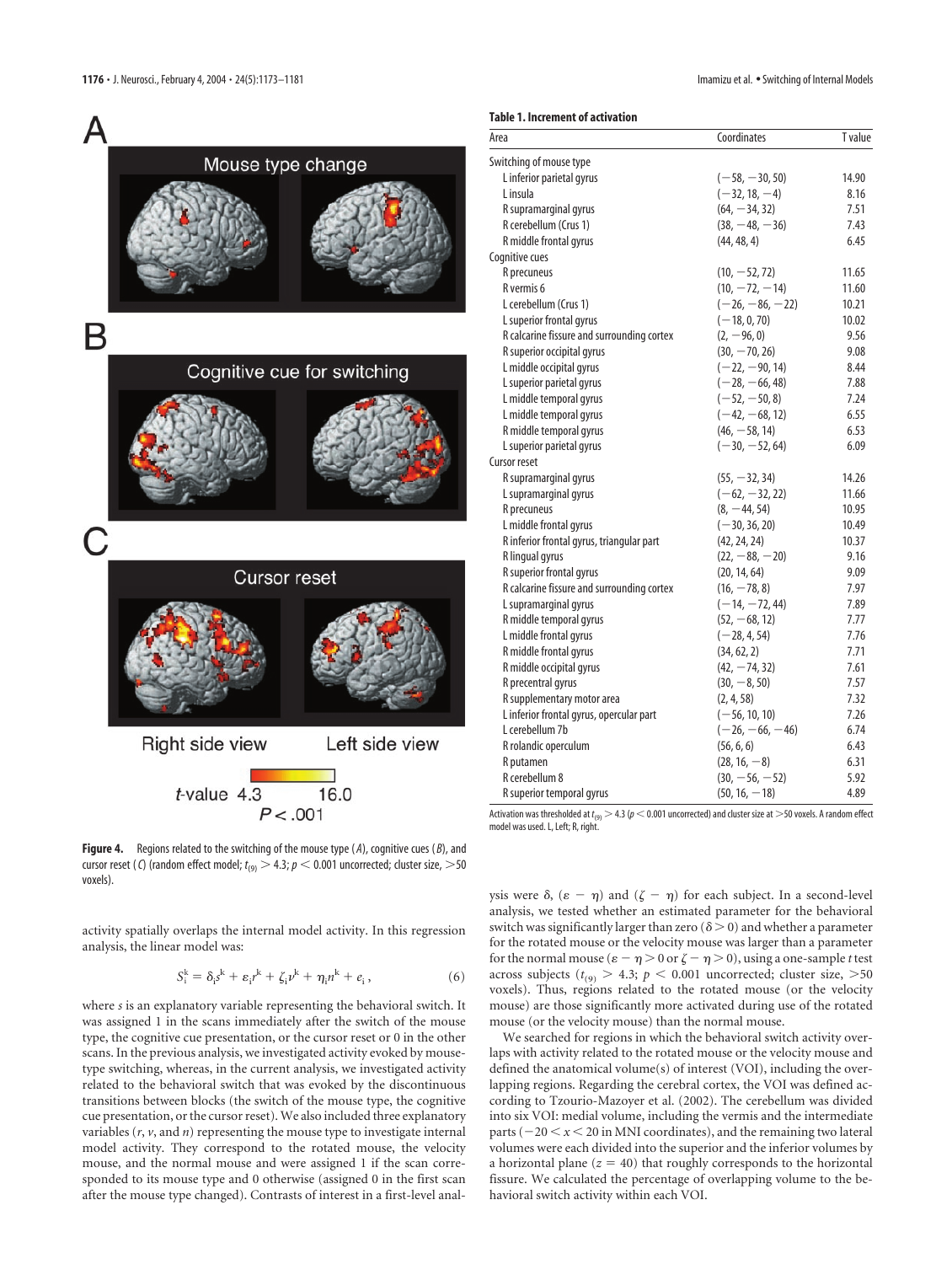

**Figure 5.** Time courses of activation (relative BOLD signal; see Materials and Methods) in regions related to the switching of the mouse type. The activated regions are the same as those in Figure 4A (random effect model;  $t_{(9)} > 4.3$ ;  $p < 0.001$  uncorrected; cluster size,  $>$  50 voxels) but shown in transverse sections. The time courses were averaged across repetitions, subjects, and voxels in each region. The abscissa represents time from the switching of mouse type in seconds. The color of lines and markers indicates the mouse type being used at each time point (orange, rotation; blue, velocity; black, normal). As illustrated in the bottom left corner, the solid lines with open circles indicate time courses when the mouse type changed from the normal mouse to the rotated mouse (the left figure in each section) or velocity mouse (the right figure). The broken lines with crosses indicate those when the mouse type changed from the rotated mouse (the left figure) or velocity mouse (the right figure) to the normal mouse. The time course marked with an arrow (*E*) will be used as an example in Figure 6.

## **Results Behavioral data**

As shown in Figure 2, the tracking errors for the novel mice decreased as the number of training sessions increased. A repeated-measures ANOVA on the errors indicated the significant effect of sessions for the rotated mouse ( $F_{(20,140)} = 13.19; p <$ 0.0001) and for the velocity mouse  $(F_{(20,140)} = 12.07; p < 0.0001)$ , suggesting that learning had occurred.

Figure 3 shows time courses of the tracking errors separately for the four types of transitions between blocks. The time courses were aligned on the transition point. There was no significant difference ( $F_{(1,9)} = 0.81$ ) in the averaged tracking errors between the cognitive cue conditions (solid curves) and the no-cognitive cue conditions (broken curves), and, thus, the effects of the cue presentation could not be identified, at least in the behavioral data. In contrast, the averaged error when the mouse type changed (curves with circles) was significantly larger  $(F_{(1,9)})$  = 30.76;  $p < 0.0001$ ) than the error when the mouse type did not change (curves with triangles). We examined the difference at every second (1.0, 2.0, . . . and 10.0 sec) and found a significant difference between the error time courses when the mouse type changed and those when the mouse type did not change within 3 sec after the transition ( $p < 0.05$ ; multiple comparisons using Student's*t* test). Although a statistically significant difference was identified only within 3 sec, there remained a marked difference between the solid and the broken curves until 6 sec. Even if a delay between the switching of internal models and the change in performance is taken into account, the difference in the tracking errors suggests that the switching of internal models is a time-consuming process requiring more than a few seconds.

#### **Activity related to switching of mouse type**

In the first analysis of brain activity, we conducted a multiple regression analysis to find regions related to the switching of the mouse type, cognitive cues for switching, and cursor reset (see Materials and Methods). To specify the activation related to the three factors, we searched regions in which the estimated parameters for explanatory variables were significantly larger than zero according to t statistics (random effect model;  $t_{(9)}$  > 4.3;  $p$  < 0.001 uncorrected; cluster size, >50 voxels). Figure 4 shows the regions, and Table 1 lists the coordinates and t value of an activation peak in each region. Activity related to the switching of the mouse type was observed in the anterior parietal (AP) regions (left inferior parietal gyrus and right supramarginal gyrus), the left insula, the right cerebellum (anterior part of the lateral cerebellum), and the right prefrontal region

(Brodmann area 46 in the middle frontal gyrus). Activity related to the cognitive cues was observed in regions associated with visual information processing (i.e., the occipital, the temporal, and the superior parietal regions). Activity related to the cursor reset was observed in various regions associated with relatively higher-order sensory–motor functions (i.e., the parietal, the PM, and the prefrontal regions).

Figure 5 shows time courses of activation (relative BOLD signal; see Materials and Methods) in the regions related to the switching of the mouse type (see also Fig. 4*A*). The time courses were aligned with the switching and averaged across voxels in each region and subject. The color of the lines and markers indicates the mouse type being used at each time point (normal,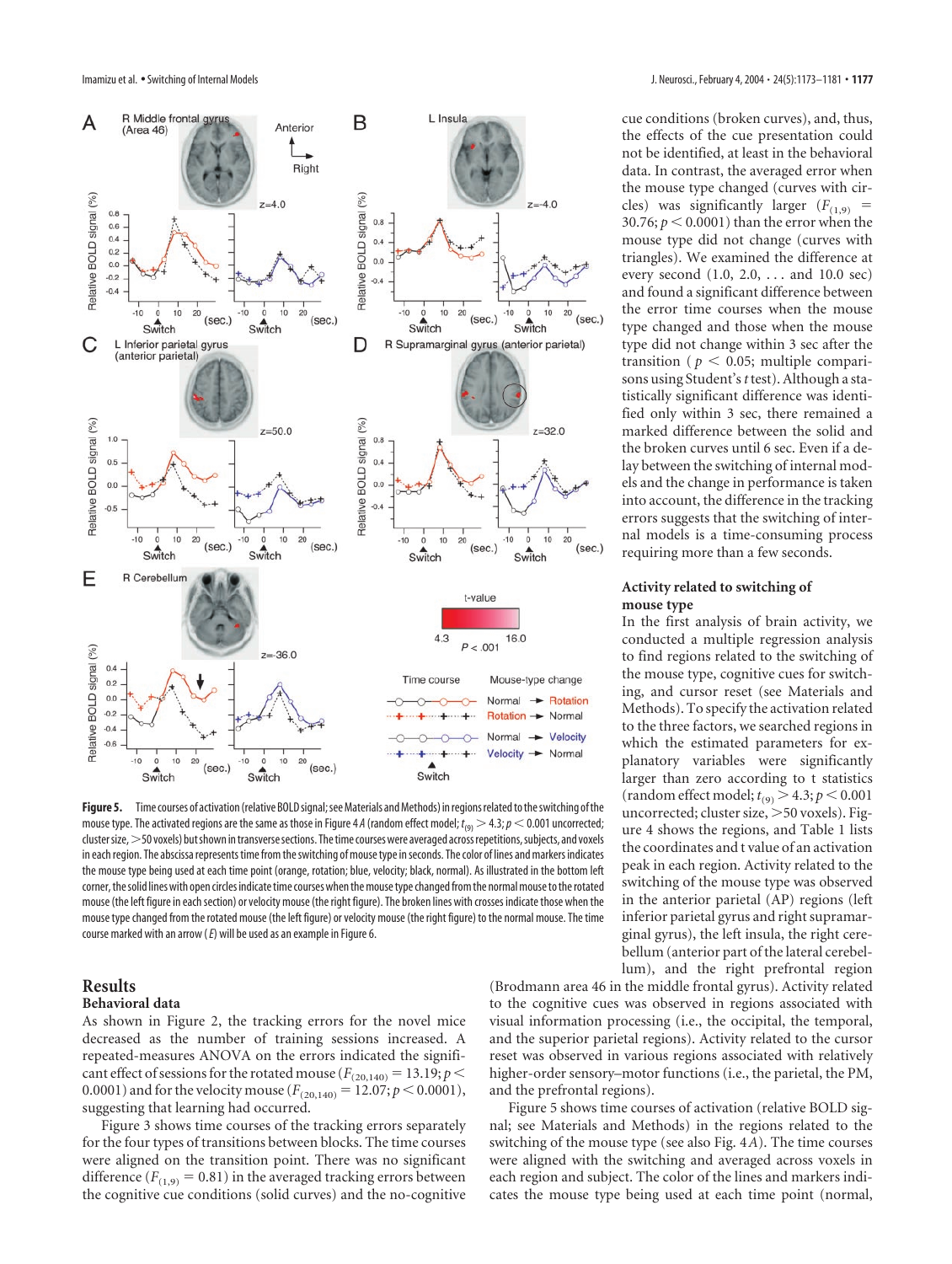

**Figure 6.** An example for quantitative analysis of the activation time courses to separate and compare the sustained component and transient component. A solid line with open circles indicates one of the time courses observed in the right cerebellum (marked with an arrow in Fig. 5*E*). The time course was fitted using a general linear model by a weighted sum of three components: a step function modeling the sustained activity (magenta curve); a pulse function modeling the transient activity (green curve); and a constant component. The height of the curve peaks from the baseline (p and q) indicates the estimated weights of the sustained component and the transient component. A broken curve represents the summation of the three estimated components (a fitted time course).

black; orange, rotation; blue, velocity). The bottom left figure in each panel indicates the time courses at transition between the normal and the rotation mouse, whereas the bottom right figure indicates those at transition between the normal and the velocity mouse. As shown at the bottom right corner of Figure 5, the solid lines with open circles indicate the time courses when the mouse type changed from the normal (black) to the rotation (orange) or velocity (blue). The broken lines with crosses indicate those when the mouse type changed from the rotated or velocity mouse to the normal.

The time courses in area 46 (Fig. 5*A*) and the insula (Fig. 5*B*) indicate that the activation transiently increased immediately after the switching, whereas the levels of sustained background activity  $>$ 10–15 sec after the switching were almost the same as those before the switching. In contrast, in the cerebellum (Fig. 5*E*) and occasionally in the parietal regions (Fig. 5*C*), we could observe not only a transient increase of activity but also a change in the sustained activity level. For example, in the bottom left panel of Figure 5*E*, the level of activation indicated by the solid line and open circles was low before the switching when the subjects used the normal mouse (black). It transiently increased immediately after the switching and then remained high as long as the subjects used the rotated mouse (orange). A time course indicated by a broken line and crosses presented the inverse temporal pattern: the high-level-sustained activity became low after the switching. Similar patterns were observed in the bottom right panel of Figure 5*E*. The colored parts of the lines (orange or blue) indicate activity when the subjects used the rotated or velocity mouse. Only in the cerebellum were the colored parts always positioned above the black parts, suggesting that activity specific to the novel mice was the most prominent in the cerebellum among the regions related to the switching of the mouse type. In light of our previous studies (Tamada et al., 1999; Imamizu et al., 2000, 2003), this activity most probably reflects internal models for the novel mice.

| Table 2. Overlap between regions related to behavioral switch and those related |
|---------------------------------------------------------------------------------|
| to the rotated mouse and the velocity mouse                                     |

| Area                                   | <b>Voxels</b> | Coordinates       | t value |
|----------------------------------------|---------------|-------------------|---------|
| R cerebellum                           | 161           | $(46, -58, -34)$  | 9.23    |
| L cerebellum                           | 17            | $(-34, -50, -40)$ | 5.34    |
| R dorsal premotor region (superior     |               |                   |         |
| frontal gyrus)                         | 40            | $(14, -10, 66)$   | 6.08    |
| R parietal region (supramarginal gyrus |               |                   |         |
| and inferior parietal gyrus)           | 96            | $(60, -30, 32)$   | 6.07    |

Activation was thresholded at  $t_{(9)}$   $>$  4.3 ( $p$   $<$  0.001 uncorrected) and cluster size at  $>$  50 voxels. A random effect model was used. R, Right; L, left.

#### **Temporal overlap between activity related to switching of mouse type and activity related to internal models**

We conducted quantitative analysis of the event-related time courses to separate and compare the transient component related to the switching and the sustained component related to the novel mice. As illustrated in Figure 6, each time course was fitted by a weighted sum of three components: (1) a pulse function modeling the transient activity that was assigned a value of 1 only in the scan immediately after the switching of the mouse type and 0 otherwise (a green curve indicating the weighted one); (2) a step function modeling the sustained activity, the value of which changed from 0 to 1 (from the normal mouse to the novel mouse) or from 1 to 0 (from the novel mouse to the normal mouse) after the switching (a magenta curve); and (3) a constant component. The onset–offset of the step function was not set at the middle of the first scan  $(5.3/2 = 2.65$  sec after the switching) but at the second scan  $(5.3 + 5.3/2 = 7.95 \text{ sec})$ , because the behavioral data suggested that the switching of the internal models takes  $>$ 3 sec.

The fitting was also conducted by a linear regression analysis. The linear model was:

$$
w_{t} = ap_{t} + bq_{t} + c.
$$
 (7)

Time  $t$  ranged from  $-13.5$  to 29.5 sec at intervals of 5.3 sec. The mouse type changed at  $t = 0$ . Here, *w* is the fMRI signal averaged across repetitions, subjects, and voxels in each region. If a transition between blocks occurred 20 sec before, data were excluded to avoid the effects of the previous transition. *p* is the step function, and *q* is the pulse function. Both functions were convolved with the canonical hemodynamic function. *c* is a constant term.

We calculated the ratio of the magnitude of the sustained component  $(p)$  to that of the transient component  $(q)$  for each region. The magnitude was defined as the difference between the peak and the baseline of the weighted waveform, as shown in Figure 6. The ratios ( *p*/*q*) were obtained from time courses at four types of mouse transitions (rotated–normal, normal– rotated, velocity–normal, and normal–velocity), and they were averaged. The averaged ratio was 0.11 in the right prefrontal region (area 46), 0.21 in the left insula, 0.55 in the left inferior parietal gyrus, 0.22 in the right supramarginal gyrus, and 0.63 in the cerebellum. Thus, the sustained component reflecting the activity of internal models was most prominent in the cerebellum among the regions related to the switching.

### **Spatial overlap between activity related to behavioral switch and activity related to internal model**

We conducted the second regression analysis to find regions in which the behavioral switch activity spatially overlaps the internal model activity (see Materials and Methods). As the switching activity, we investigated activity related to the behavioral switch that was evoked by the discontinuous transitions between blocks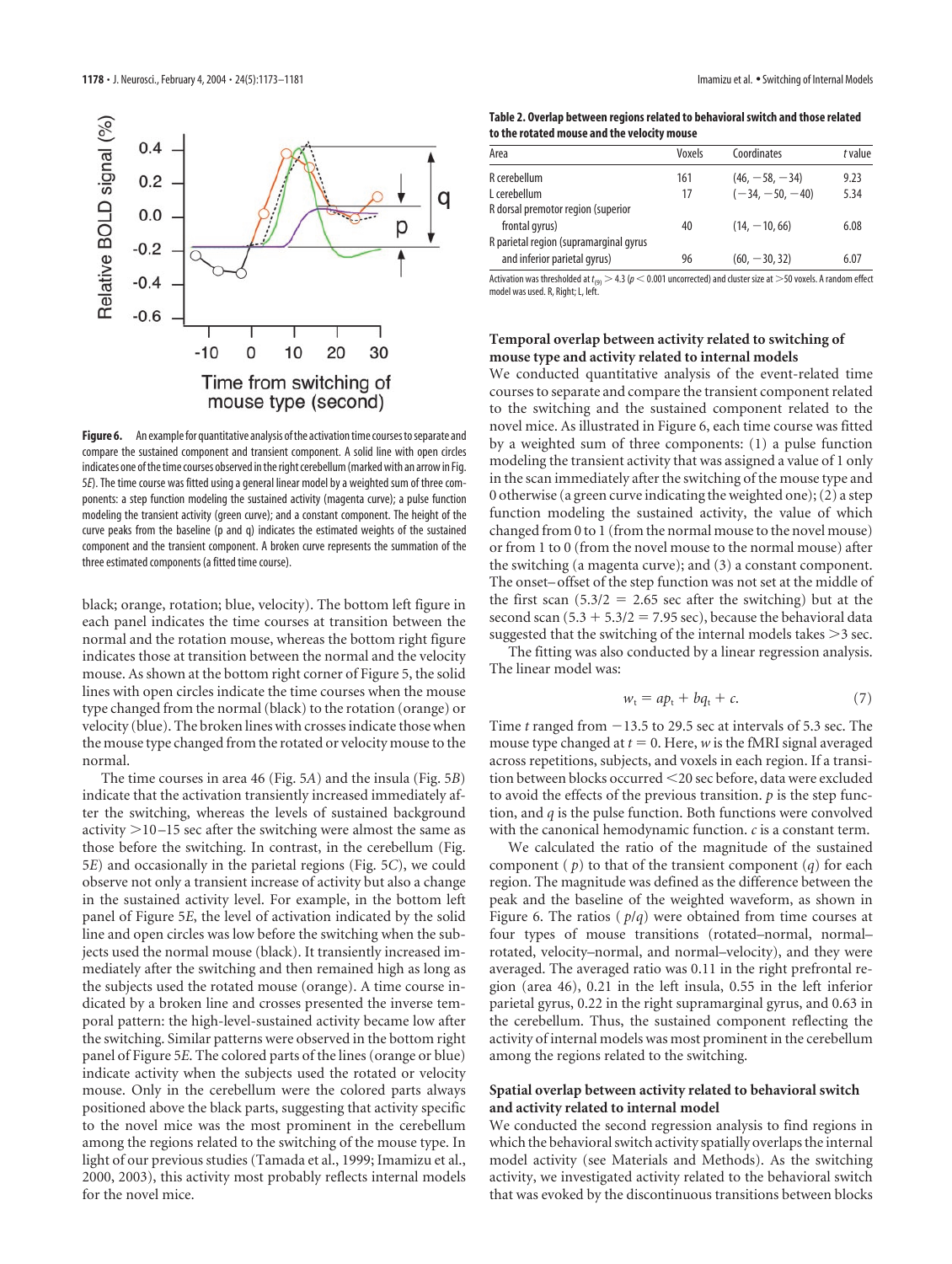

**Figure 7.** Activations related to the behavioral switch (red), rotated mouse (orange), and velocity mouse (blue) in the parietal regions (A), the PM regions (B), and the cerebellum (C) (random effect model;  $t_{(9)}$   $>$  4.3;  $p$   $<$  0.001 uncorrected; cluster size,  $>$  50 voxels). The illustrations above the activation maps indicate the VOI and the percentage of overlap between the switchingrelated volume and the volume related to the rotated or velocity mouse (mosaic of red and orange, or red and blue) to the switching-related volume (red) within each VOI. The illustrations in *A* and *B* show the horizontal sections, whereas the illustration in *C*shows the coronal section. All activation maps show transverse sections.

(the switch of the mouse type, the cognitive cue presentation, or the cursor reset). The overlap was found in the anterior parts of the lateral cerebellum, the right AP regions, and the right dorsal PM cortex in the superior frontal gyrus (random effect model;  $t_{(9)} > 4.3$ ;  $p < 0.001$  uncorrected; cluster size,  $> 50$  voxels). Here, we emphasize that no spatial overlap was found at this threshold in the right prefrontal region, the left insula, or the left inferior parietal gyrus, which was activated by the switch of the mouse type. Table 2 lists the volume of the overlapping regions, activation peaks, and peak t values in the regions. Figure 7 shows activity related to the behavioral switch (red), the rotated mouse (orange), and the velocity mouse (blue) in the parietal regions (Fig. 7*A*), the PM regions (Fig. 7*B*), and the cerebellum (Fig. 7*C*).

We defined the anatomical VOI, including the overlapping regions, and investigated the percentage of the overlapping volume (mosaic of red and orange or red and blue) to the switchingrelated volume (red) for each VOI, as described in Materials and Methods. As indicated in Figure 7, the percentages in the cerebral regions ranged between 4.8 and 12.2%, whereas the maximum percentage was 31.8% in the cerebellum. Thus, the switching activity more markedly overlapped the internal model activity in the cerebellum than in the cerebral cortex. The averaged volume of the VOI was  $1.94 \text{ cm}^3$  in the cerebral regions, whereas it was  $3.15 \text{ cm}^3$  in the cerebellum.

We conducted a volumetric analysis on the activation map of each subject (fixed effect model;  $p < 0.05$  corrected) and obtained consistent results; that is, the overlap was large in the PM region (left, 15.6%; right, 16.7%) and the cerebellum (maximum percentage, 16.1% in the middle superior cerebellum) and was small in area 46 (left, 0.7%; right, 1.9%) and the insula (left, 2.8%; right, 3.0%). A spatial filter was not applied to preserve the resolution of the raw images in the individual analysis (see Discussion).

### **Discussion**

Activity associated with the mouse-type change was found in area 46, the insula, the AP regions, and the anterior part of the lateral cerebellum. According to the eventrelated analysis, the ratio of the sustained internal model activity to the transient switching-related activity was large in the cerebellum and the AP region, whereas it was small in area 46 and the insula. In accordance with this temporal overlap analysis, spatial overlap between the behavioral switch activity and the internal model activity was not observed in area 46 or the insula but observed in the PM, the AP regions and the cerebellum. Furthermore, the largest overlapping volume was found in the cerebellum. Based on the predictions of the mixture-of-expert and MOSAIC architectures, the current results can be interpreted within the two different schemata as follows.

One of schema assumes, as shown in Figure 8*A*, that the internal models are located in the cerebellum, whereas the central executives of the MOSAIC are located among the cerebral regions. The responsibility estimator (RE) that decides the responsibility of each module for the current context may consist of several components. The components closely related to internal models (the blue and red part of the RE) are in the premotor (PM) and the AP regions, where the sustained activity was observed, whereas the components conducting the final computation of the responsibility ("genuine" switch functions; the red part) are in the insula and area 46, where the transient activity was dominant. This model provides one concrete computational mechanism for prefronto–parieto–cerebellar connectivity revealed by electrophysiological studies (Sasaki et al., 1977) and transneuronal–tracer studies (Middleton and Strick, 1994; Clower et al., 2001; Middleton and Strick, 2001; Dum and Strick,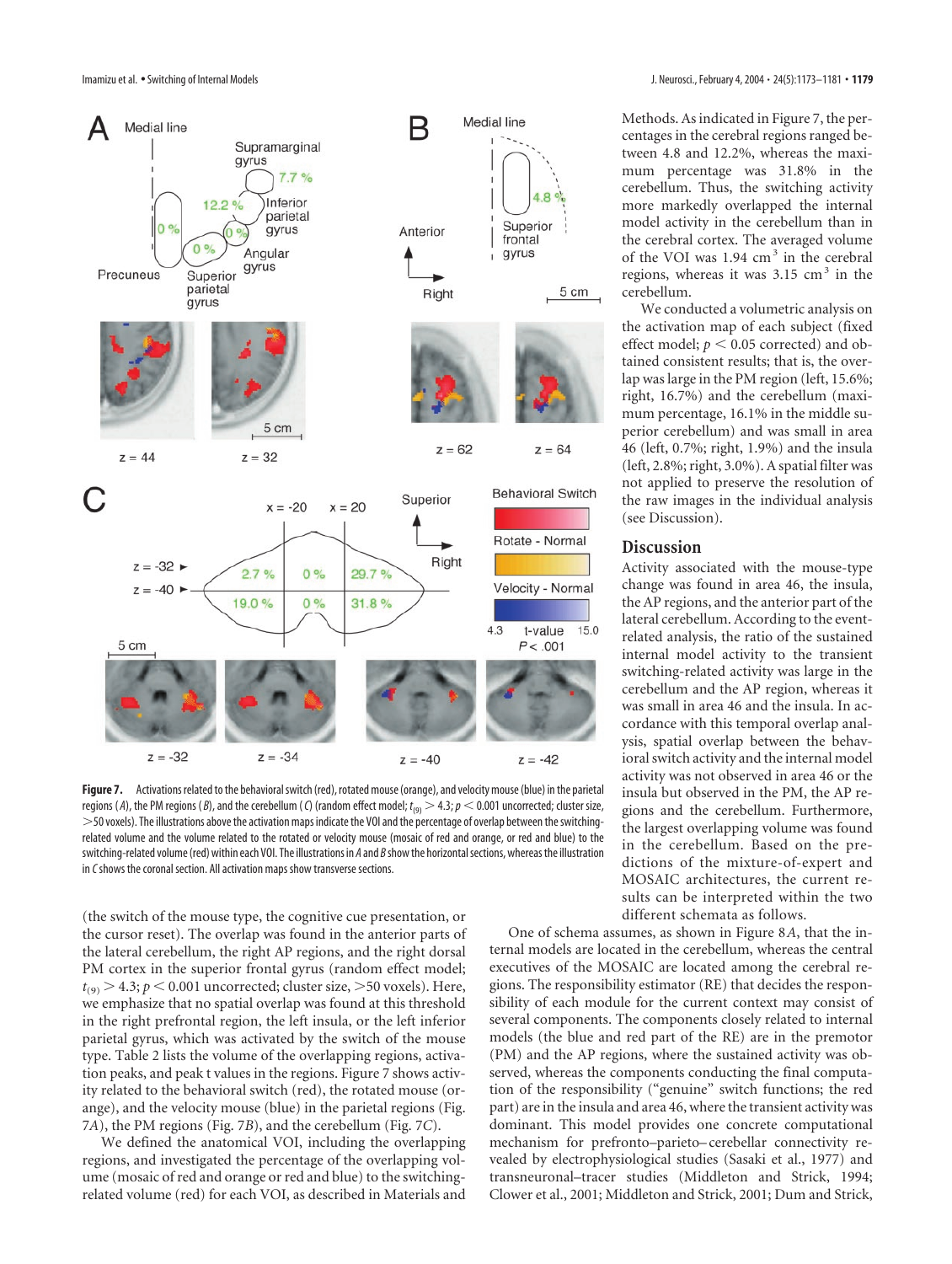

**Figure 8.** Two possible schemata regarding the switch mechanisms of internal models implicated by the current results. *A* assumes that the switching is conducted only by the MOSAIC architecture. *B* assumes that it is conducted by the mixture-of-experts and the MOSAIC depending on task requirements (see Discussion). The blue parts are related to the internal models, whereas the red parts are related to the switching functions. RP, Responsibility predictor.

2003; Kelly and Strick, 2003). In particular, a recent study (Kelly and Strick, 2003) identified putative, minute reciprocal one-toone connections between the prefrontal (area 46) and the cerebellum. Internal models in the cerebellum compete to estimate the current context, and their estimation errors are sent to the prefrontal RE. Based on the error information, the prefrontal estimator decides the responsibility of each internal model and gives the cerebellum feedback about the degree of the contribution of the internal model to the total output. Therefore, reciprocal one-to-one connections between each cerebellar internal model and the prefrontal counterpart are essential for this neural implementation of the MOSAIC model.

Another component of the MOSAIC architecture is a responsibility predictor (RP) that predicts the responsibility of the module from sensory and cognitive information. For example, before lifting an object, we can roughly estimate its weight from visual information (e.g., object size and surface texture). The responsibility predictor can foresee the responsibility before movement onset. The activity in the occipital, temporal, and superior parietal regions increased immediately after the presentation of the cognitive cues for switching. Visual information processed in the occipital and temporal regions converges at the superior parietal regions. The responsibility predictor may also consist of several components distributed between the cerebrum (red parts) and the cerebellum (blue parts), and components closely related to

sensory processing may exist in the superior parietal regions. This is also consistent with anatomical connectivity between the posterior parietal cortex and the cerebellum (Clower et al., 2001).

The other schema, illustrated in Figure 8*B*, assumes that the mixture-of-experts and MOSAIC architectures exist in distinct brain regions. Area 46 and the insula, where the transient switch activity was dominant and no spatial overlap with internal model activity was detected, probably assume the role of the gating module. The PM, the AP, and the cerebellar regions, where sustained activity specific to each novel mouse was found (Fig. 7), probably correspond to expert modules. Why are the two types of architecture necessary in the brain? Sensory feedback as a consequence of our own behavior is essential for the MOSAIC because the responsibility of the modules is determined according to the error between the prediction of the forward model and the actual sensory feedback. However, direct and continuous sensory feedback is sometimes unavailable for switching in several artificial circumstances with which modern people need to deal. In such cases, the mixture-of-experts or other mechanisms in the cerebral cortex are expected to play an important role. Many imaging studies have used tasks in which direct sensory feedback was unavailable. For example, Dove et al. (2000) used a task in which a simple relationship between a stimulus and a response changed repeatedly (switching of S-R mappings). They found that the supplementary motor area, the lateral prefrontal cortex, the parietal regions, the insula, and the cuneous/precuneous were related to the switching but the cerebellar activity was not reported. Bischoff-Grethe et al. (2002) suggested that the cerebellum also contributes to reassignment of the S-R mappings. The cerebellar activity (in about  $y = -66$ ) was located posterior to that in our experiment ( $y = -48$ ). This is consistent with the assumption that the more abstract cognitive functions such as arbitrary S-R mapping are located in posterior regions in comparison with more basic sensory–motor integration (for review, see Desmond and Fiez, 1998).

In the current study, transient activity related to the switching of the mouse type was observed in the dorsolateral prefrontal cortex (area 46). According to a previous study (D'Esposito et al., 1995), this region includes a central executive system that selects information stored in short-term memory buffers and plays an important role in dual-task performance (e.g., concurrent accomplishment of semantic–judgment tasks and spatial–judgment tasks). Other studies used a spatio-temporal working memory task and reported that area 46 was active when the subjects selected items from working memory rather than when they maintained the items in memory (Rowe and Passingham, 2001; Sakai et al., 2002). These studies suggest that area 46 is involved in the control of information flow according to contexts (i.e., what the gating module is supposed to do in the mixture-of-experts architecture). The Wisconsin Card Sorting Test (WCST) has been used to probe behavioral flexibility [i.e., the ability to shift from one response tendency (cognitive set) to another that is suitable for the current context]. Previous studies (Konishi et al., 1998; Nakahara et al., 2002) indicated that the posterior part of the inferior frontal sulcus (area 44/45) plays an essential role in the WCST. This region is located next to area 46 and probably has similar functions.

We examined the possibilities that the spatial and temporal overlaps found in the cerebellum were consequences of method limitations or artifacts of data processing. If the gating module and the expert module are located so closely that we cannot distinguish between them within the limit of fMRI spatial resolution, the transient activity related to the switching and the sus